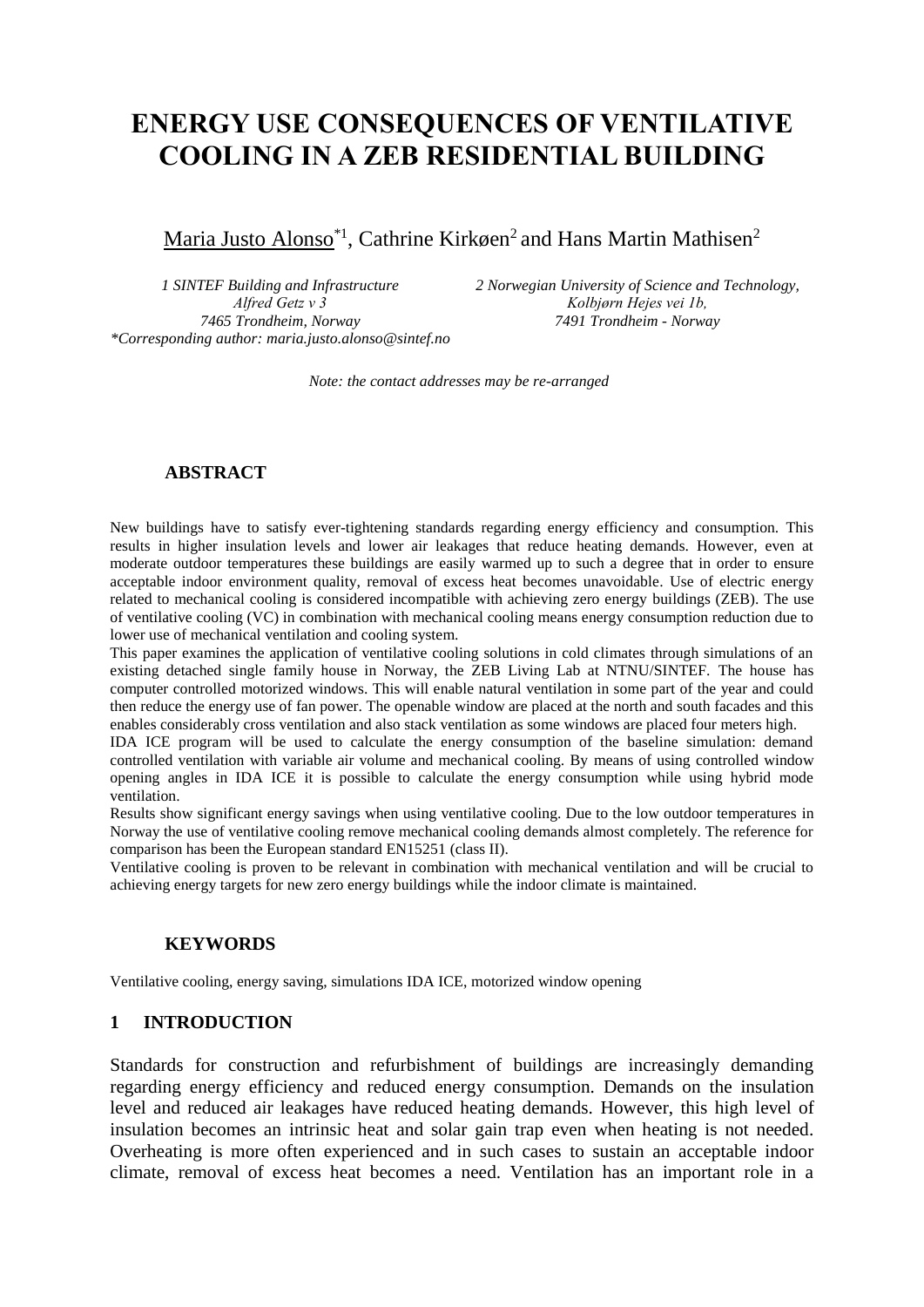building's indoor air quality (IAQ) and comfort (Sundell, 2004). People's trend of spending most of their time indoors (Lück, 2012) makes IAQ requirements become more important. Heating, ventilation and air-conditioning systems (HVAC) are responsible for 39% and 31% of primary energy end-use in residential and commercial sector respectively (Solutions, 2011). Nielsen studied cooling demands in a Danish low energy house and concluded on peaks of up to  $60W/m^2$ , that can be reduced when having appropriate solar shading to  $25W/m<sup>2</sup>$  (Nielsen, 2011). When the building does not have any cooling means, 30% of the time temperatures would be over 26 degrees (Nielsen, 2011). Melcnik (Mlecnik et al., 2012) did some post occupancy questionnaires and concluded that 34% of his respondents experienced eventual high indoor temperatures in the living room and 49% complained about bedroom over temperatures during summer. (Samuelsson, 2009) research revealed dissatisfaction in users of passive houses in Sweden due to over temperatures. In particular, more than 50% of the residents reported that it was too hot in the summer. The same conclusions are obtained by Kleiven for Norway (Kleiven, 2007).

The removal of surplus heat is often done through mechanical cooling (MC). However, energy consumption related to MC is considered incompatible with realizing zero balance. As a response, the use of Ventilative cooling solutions (VC) is settling (Venticool, 2013). VC refers to the use of ventilation air in order to reduce or eliminate the need for mechanical cooling. VC can be applied through both mechanical and natural ventilation strategies, or as a combination of the two strategies. To achieve efficient VC while ensuring an acceptable thermal climate, one should include measures that provide minimization of heat gains. (Oropeza-Perez & Østergaard (2014) studied through validated simulations of a passive house. Using natural ventilation as VC could reduce the number of hours when mechanical ventilation was needed with 90.4%. This resulted in a 37.5% reduction in energy use.

Natural ventilation is considered one of the most effective techniques for cooling whenever outdoor temperatures are lower than indoor temperatures. Also when adaptive comfort criteria can be applied to switch between mechanical and natural ventilation to reduce energy consumption while preserving satisfactory indoor climate(da Graca, Chen, Glicksman, & Norford, 1999).

VC should therefore be perceived as an integrated part of an overall system including solar shadings, minimization of internal heat gains and intelligent use of thermal mass (Venticool, 2013) should be combined with night set back.

This work examines the application of ventilative cooling in cold climates through simulations of an existing residential building (Living lab) in Norway. This building has the ability to be ventilated through mechanical ventilation and hybrid mix mode ventilation with motor controlled windows.

The overall scope of this paper is to evaluate the performance of the Living Lab ventilation solution concerning thermal comfort and energy consumption. Further, it is to compare the results against conventional all-mechanical (no cooling) ventilation systems to evaluate the most energy-efficient solution without compromising the IAQ and comfort.

## **2 LIVING LAB**

The Living Lab is representative of the Norwegian residential building stock regarding typology (detached, single family house) and surface, while integrating state-of-the-art technologies for energy conservation and solar energy exploitation.

The test facility is a single family house with a gross volume of approximately 500  $m<sup>3</sup>$  and a heated surface (floor area) of approximately 100  $m^2$ . The data acquisition system is primarily designed to be able to measure energy demand for heating, ventilation, lighting and appliances, as well as renewable energy harvesting by means of a roof-integrated PV system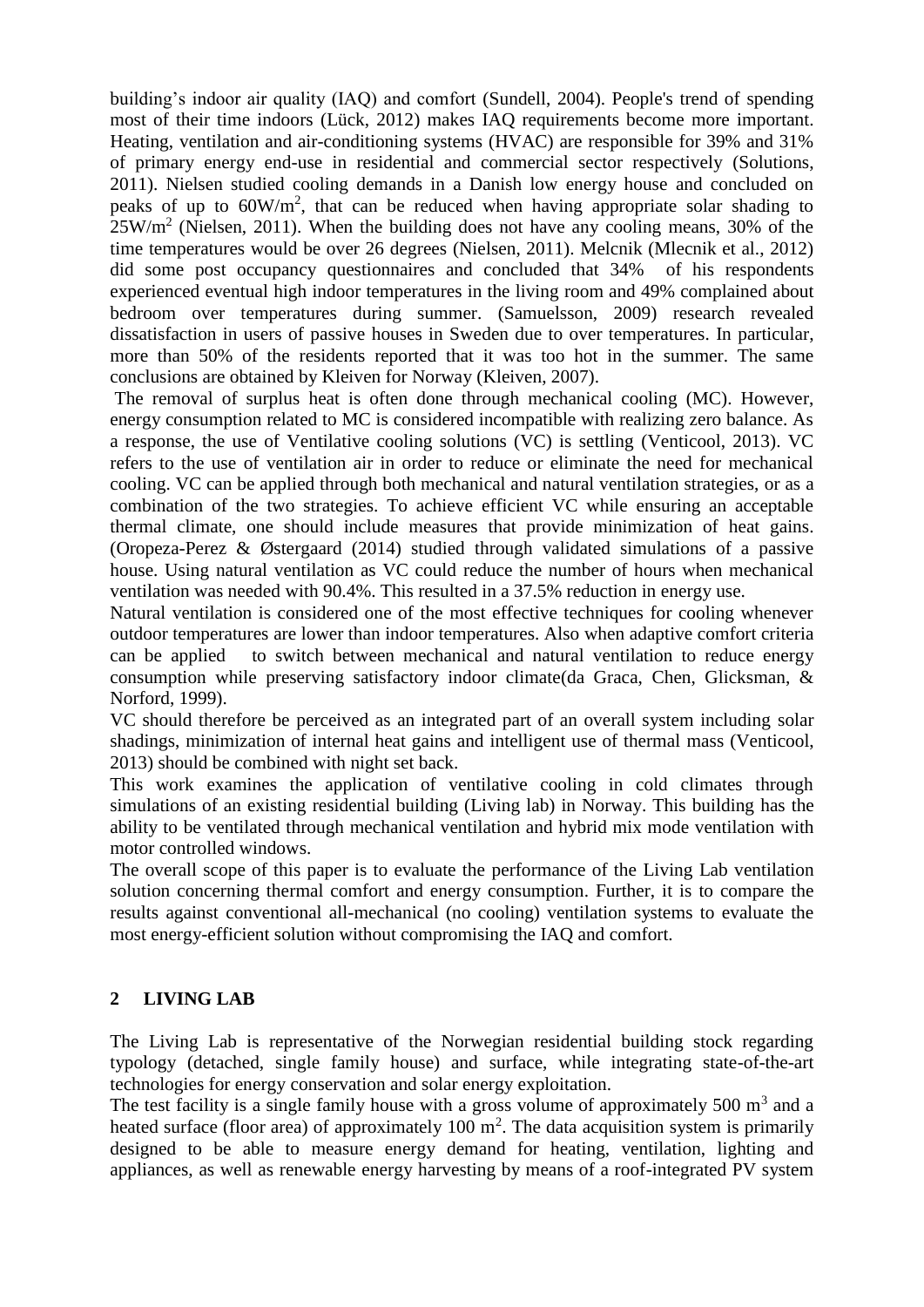and of façade-integrated solar thermal panels. Accumulation tanks and indoor environment are also fully monitored.

| Thermo physical properties         |                                                    |
|------------------------------------|----------------------------------------------------|
| U-value wall                       | $0.11 \text{ W/m}^2\text{K}$                       |
| U-value floor                      | $0.10 \text{ W/m}^2\text{K}$                       |
| U-value roof                       | $0.10 \text{ W/m}^2\text{K}$                       |
| U-value windows (south façade)     | $0.65 / 0.69$ (when ventilated) W/m <sup>2</sup> K |
| U-value windows (north façade)     | 0.97 W/m <sup>2</sup> K                            |
| U-value windows (east-west façade) | $0.80$ W/m <sup>2</sup> K                          |
| U-value skylight                   | 1.0 W/m2K                                          |
| g-value for windows                | $0.5 -$                                            |
| Air tightness, $n_{50}$            | $0.5$ ach                                          |

| Table 1 - Thermo-physical properties of building envelope components |  |  |  |  |
|----------------------------------------------------------------------|--|--|--|--|

The ventilation is designed as a mixed-mode hybrid system with mechanical balanced ventilation. Supply air terminals are located in the living room and in the bedrooms; extract in the bathroom and kitchen. A heat wheel unit with efficiency of 85% at nominal value and a hydronic heating coil capable of warming up the inlet air up to  $40^{\circ}$ C are installed (Finocchiaro, Goia, Grynning, & Gustavsen, 2014). The dwelling has operable windows on every facade in order to profit from both stack and cross flow ventilation through mechanical opening of windows.

On the North side an elongated window is implemented. It is constructed with hinges at the top, and opens towards the interior to a maximum angle of 39° . On the West and East side there are glass sliding doors. Two sets of rooftop skylight tripled glazed windows facing north have been implemented. They open horizontally to a maximum angle of 30° . The South windows open a maximum of 37° .See **Error! Reference source not found.**.



Figure 1:(a)Placing of windows in the Living Lab (b) Window opening in the Living Lab

## **3 SIMULATIONS**

#### **3.1 Window control**

For calculations, the simulation program IDA ICE was used. The calculation period was the warmest week in Trondheim (Norway) in IDA ICE's climate TMY year. Preliminary simulations to determine the warmest and coldest room have been done so that these rooms are used for comparison. Six different strategies for control of thermal comfort were compared; afterwards the energy consumption was analyzed. The opening of windows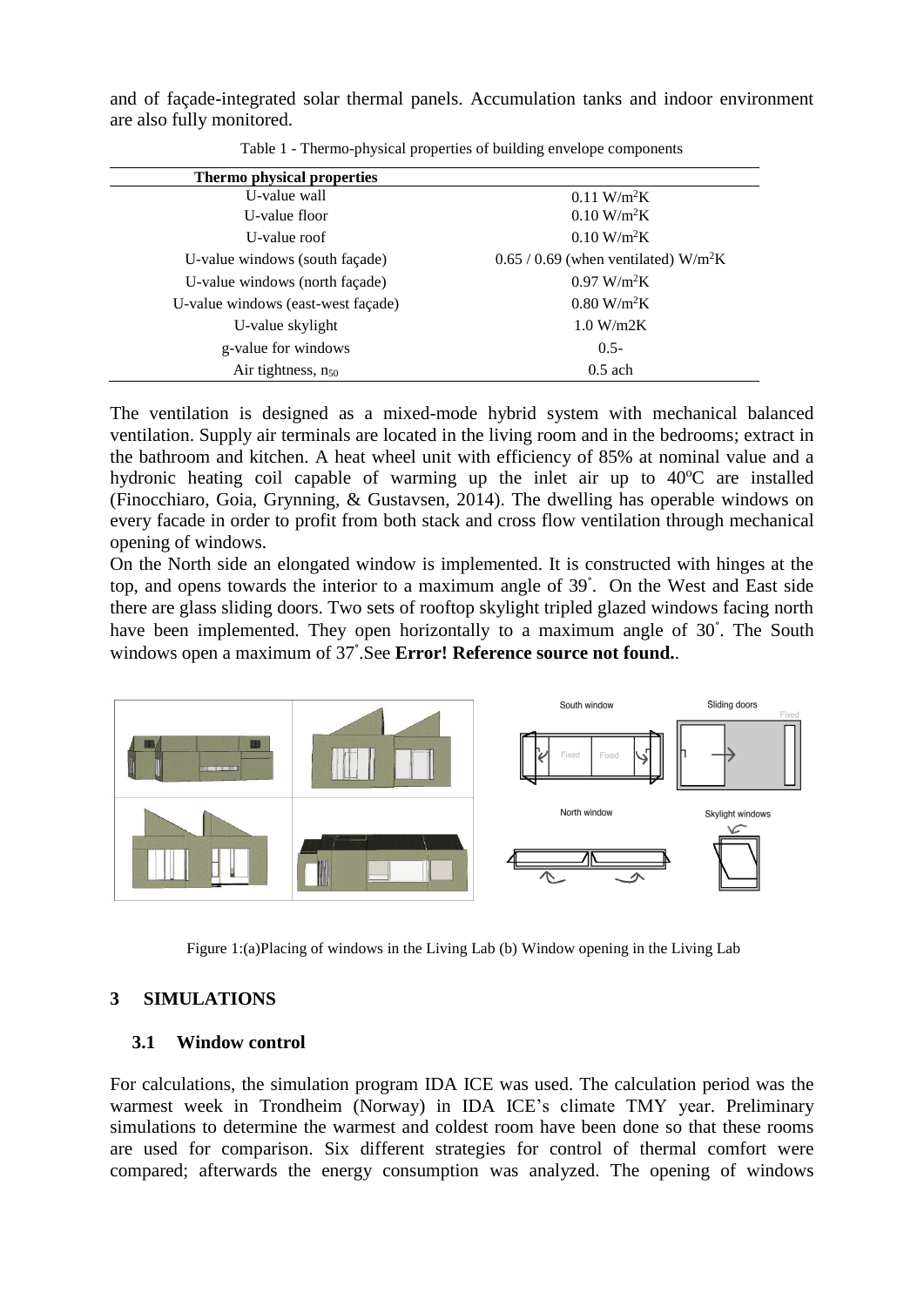combines with mechanical ventilation. In case of too low outdoors temperatures mechanical ventilation ensures hygienic ventilation rates. To analyze thermal comfort, the number of hours with overheating and over cooling have been studied For determination of these temperatures, optimization was based on natural ventilation.

[Table 2](#page-3-0) shows an overview of the performed simulations to define how to control windows and ventilation system to maximize the effect of ventilative cooling.

<span id="page-3-0"></span>

| <b>Study</b>                                                          | <b>Tested solutions</b>                                                                                                                                                               | <b>Outcome</b>                                                                                                                                                                                                                                                                    |
|-----------------------------------------------------------------------|---------------------------------------------------------------------------------------------------------------------------------------------------------------------------------------|-----------------------------------------------------------------------------------------------------------------------------------------------------------------------------------------------------------------------------------------------------------------------------------|
| How to apply window<br>control: Set point<br>temperatures for opening | Various set-point temperatures<br>for the window control systems                                                                                                                      | Set-points On/off control, Daytime exclusively<br>Set-points On/off control, Night-time<br>exclusively<br>Set-points On/off control, All hours<br>Set-points PI-Control, Daytime exclusively<br>Set-points PI-Control, Night-time exclusively<br>Set-points PI-Control, All hours |
| How to apply window<br>control: Active window<br>period               | On/off control, Daytime only<br>On/off control, All hours<br>PI control Daytime only<br>PI control, All hours                                                                         | Best of the On/off control solutions<br>Best of the PI control solutions<br>Most influencing factors for window opening                                                                                                                                                           |
| How to apply ventilative<br>cooling                                   | Natural ventilation On/off<br>control<br>Concurrent On/off control<br>Change-over On/off control<br>Natural ventilation PI-control<br>Concurrent PI-control<br>Change-over PI-control | Best ventilative cooling solution                                                                                                                                                                                                                                                 |

Table 2: Overview of simulations performed to determine how to apply ventilative cooling

The first challenge to solve is the determination of the set point temperatures to control the window opening. These are chosen based on the type of control. For a more reactive control, three temperatures are defined for the PI control. For on-off control only two temperatures are selected. For both types of control, the goal is to minimize the number of hours with overheating and with overcooling. [Table 3](#page-3-1) and **Error! Reference source not found.** show the allowed hours of opening and the windows working for providing ventilative cooling.

| Table 3: On Off control |  |  |
|-------------------------|--|--|
|-------------------------|--|--|

<span id="page-3-1"></span>

| <b>Type</b>  | <b>Hours applied</b> | Windows utilized                    | Control signal design                                              |
|--------------|----------------------|-------------------------------------|--------------------------------------------------------------------|
| VC Day       | 07.00-23.00          | $South + Skylight$                  | $Tzone < T1$ -> closed<br>$Tzone > T1$ -> open until T2 is reached |
| VC Night     | 23.00-07.00          | $South + Skylight$<br>Kitchen only  | $Tzone < T3$ -> closed<br>$Tzone > T3$ -> open until T4 is reached |
| VC All hours | All day long         | $South + Skylight$<br>(-23-07 Loft) | $Tzone < T5$ -> closed<br>$Tzone > T5$ -> open until T6 is reached |

The windows were frequently opened on sunny days regardless of the occupancy, outdoor temperature and presence of wind. For cloudy days, windows were frequently used for all setpoint solutions when outdoor temperatures were high and the building was occupied. For cloudy days and low outdoor temperatures, windows were rarely open regardless of the occupancy schedule and wind.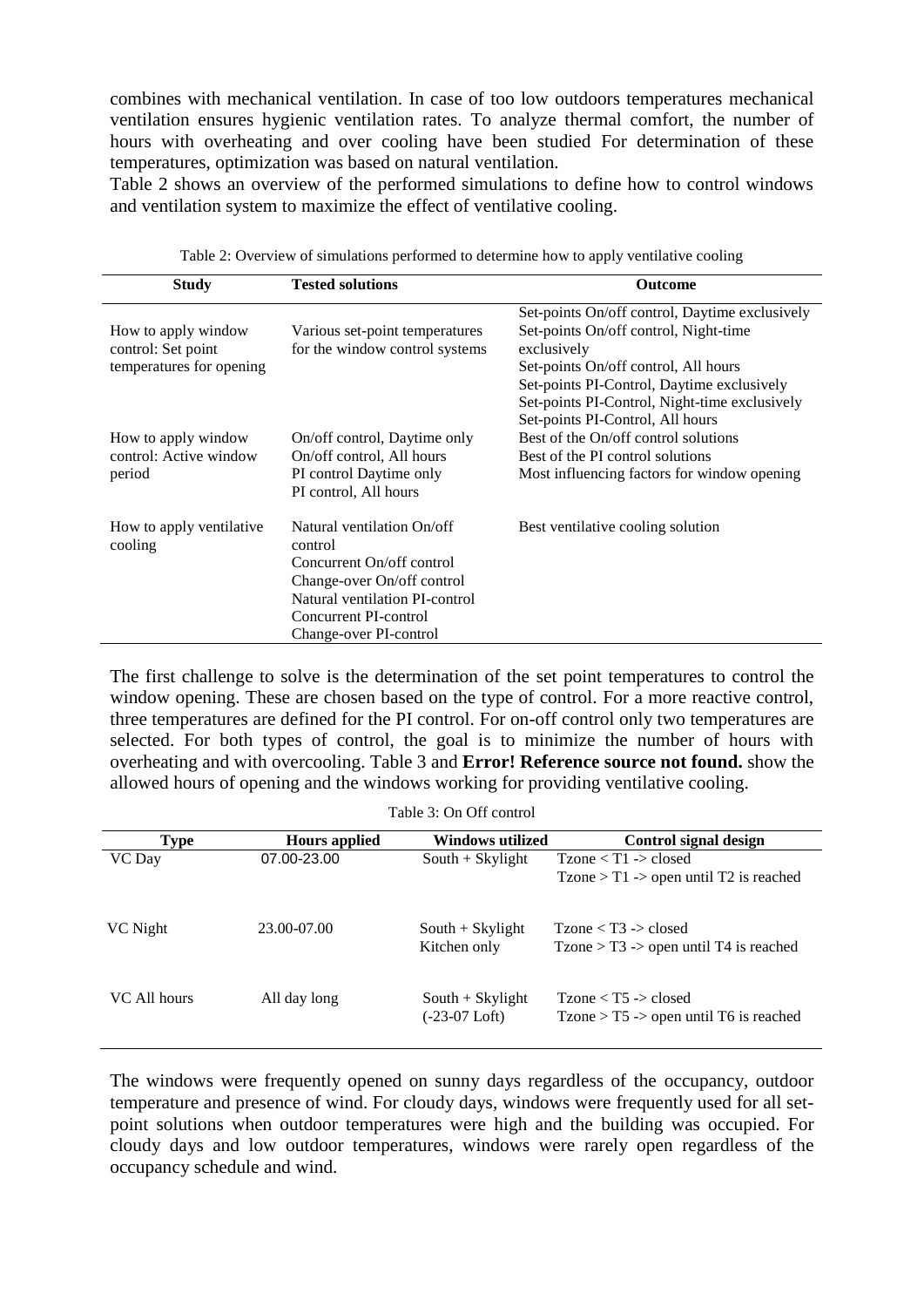| <b>Type</b>   | <b>Hours applied</b>                       | Windows utilized                                                                                           | Control signal design                                                                                                         |
|---------------|--------------------------------------------|------------------------------------------------------------------------------------------------------------|-------------------------------------------------------------------------------------------------------------------------------|
| <b>VC</b> Day | Weekday:07.00-23.00<br>Weekend:09.00-24.00 | $South + Skylight +$<br>North (-08-17                                                                      | Tout < $15^{\circ}$ C -> Hold T7<br>15 °C < Tout < 20 °C -> Hold T8                                                           |
|               | weekdays)                                  | $20 °C <$ Tout -> Hold T9                                                                                  |                                                                                                                               |
| VC night      | Weekday:23.00-07.00<br>Weekend:24.00-09.00 | $South + Skylight$<br>Kitchen only                                                                         | Tout < $15^{\circ}$ C -> Hold T10<br>$15 °C <$ Tout $< 20 °C$ -> Hold T11<br>20 $\textdegree$ C < Tout -> Hold T12            |
| VC All hours  | All day long                               | South $+$ Skylight( $-$<br>$23-07$ weekday -<br>24-09 weekend<br>$Loft$ ) + North $(-08$ -<br>17 weekdays) | Tout < $15^{\circ}$ C -> Hold T13<br>$15^{\circ}$ C < Tout < 20 $^{\circ}$ C -> Hold T14<br>20 $\degree$ C < Tout -> Hold T15 |

Table 4: PI control

The analysis of the optimal window control temperatures was based on results regarding overheating and overcooling. For overheating the number of hours over 24, 26 and 28 °C in the living room were used, and the maximum temperatures in the attic. For overcooling, the number of hours with temperatures below 20 °C in living room and kitchen and their air velocities were considered as these show overcooling and draft. Based on these, [Table 5](#page-5-0) shows the control temperatures and the general performance of the control.

Table 1: Overview of the thermal comfort achieved for each tested window control solution

| <b>Control</b>                   | Temperatures and corresponding thermal comfort                                    |                    |                                  |  |
|----------------------------------|-----------------------------------------------------------------------------------|--------------------|----------------------------------|--|
| On/off daytime exclusively       | $(25-20)$ °C, $(24-20)$ °C or<br>$(23-20)$ °C Poor                                | $25-22$ °C Good    | 24-22 $\mathrm{°C}$ Best         |  |
| On/off night-time<br>exclusively | $(22-20)$ °C or $(20-19)$ °C<br>Poor                                              |                    |                                  |  |
| On/off all hours                 | $(25-20)$ °C, $(24-20)$ °C or<br>$(23-20)$ °C Poor                                | $25-22$ °C Good    | 24-22 $\mathrm{^{\circ}C}$ Best  |  |
| PI exclusively daytime           | $(22-24-26)$ °C, (21-23-26)<br>$\rm ^{\circ}C$ or (20-22-26) $\rm ^{\circ}C$ Poor | $23-23-26$ °C Good | $23 - 24 - 26$ °C<br><b>Best</b> |  |
| PI exclusively night time        | $(20-20-21$ °C) or $(19-19-$<br>$20^{\circ}$ C) Poor                              |                    |                                  |  |
| PI all hours                     | $(22-24-26)$ °C, $(21-23-26)$<br>°C or $(20-22-26)$ °C Poor                       | $23-23-26$ °C Good | $23 - 24 - 26$ °C<br><b>Best</b> |  |

According to the analysis of the results, the most influencing factors on the need for ventilative cooling at the Living Lab were: solar radiation, outdoor temperature and occupancy. The wind does not appear to have influence on the need for cooling but influences the efficiency of ventilative cooling.

#### **3.2 Interaction between ventilative cooling and mechanical ventilation**

The use of concurrent mechanical ventilation and window opening was compared to its use in change-over (meaning either windows opening or mechanical ventilation). For the concurrent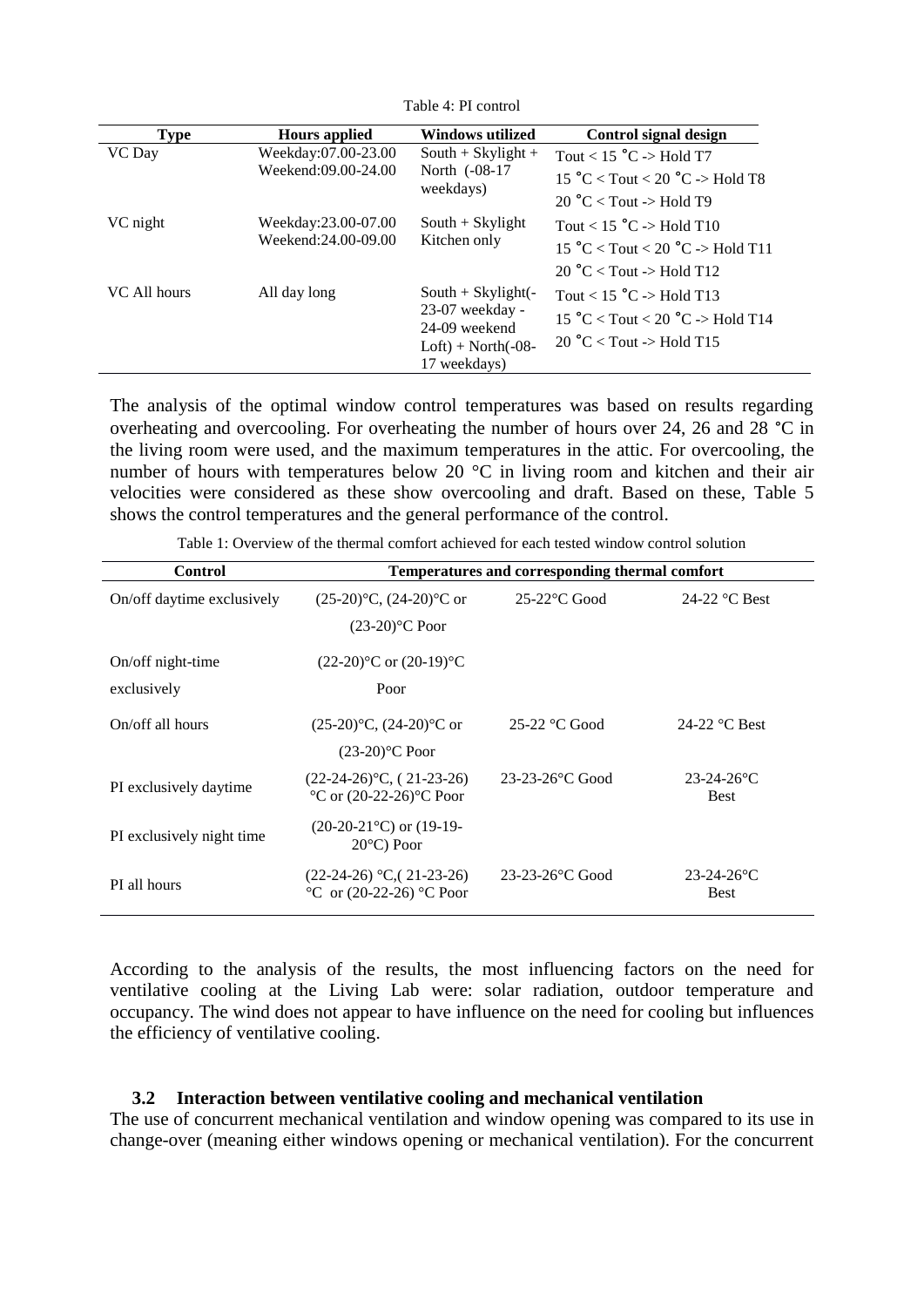systems, the best on/off and PI window control systems were combined with mechanical ventilation so that constant hygienic mechanical ventilation flow rate was provided. For the change-over systems, hygienic ventilation was provided either by the best performing on/off and PI window control systems or mechanical ventilation. Hence, both systems were decoupled when ventilative cooling was utilized. An additional control system was constructed to turn off mechanical ventilation when windows were open. The central AHU unit in IDA ICE is initially not able to retrieve signals indicating window opening position. Therefore, an on/off mechanical ventilation system had to be implemented for each zone. It was designed so that if one or more windows in the current zone were open, the mechanical ventilation in that particular zone would be turned off. A ventilation system with this design does no longer ensure a balanced mechanical ventilation system.

#### **Ventilative cooling and on-off control**

The results show that both solutions resulted in good thermal comfort, the results regarding overheating and overcooling were similar.

<span id="page-5-0"></span>

| <b>Energy</b>             | <b>Concurrent Mechanical and</b><br><b>On/off window control</b> | <b>Change-over Mechanical and</b><br><b>On/off window control</b> |
|---------------------------|------------------------------------------------------------------|-------------------------------------------------------------------|
| Recovery [kWh]            | 4798                                                             | 4769                                                              |
| Zone heating [kWh]        | 5470                                                             | 5489                                                              |
| AHU heating [kWh]         | 242                                                              | 245                                                               |
| Fan energy [kWh]          | 1095                                                             | 1052                                                              |
| Lighting [kWh]            | 1083                                                             | 1083                                                              |
| Equipment [kWh]           | 1116                                                             | 1116                                                              |
| Total energy demand [kWh] | 9004                                                             | 8984                                                              |

Table 5: Results from annual simulations using the on/off window control system.

The hours of overheating were the same for the two systems. The change-over system resulted, however, in slightly more hours of overcooling compared to the concurrent zoned system. The change-over system was designed to only turn off the mechanical ventilation units in the rooms that had open windows. This creates an unbalance in the mechanical ventilation and creates a more unpredictable and unstable system (also resulting in a small reduction on the efficiency of the heat wheel).

When comparing energy demand for both solutions, the differences in energy demand of both systems were not significant. The change-over system resulted in only slightly less energy demands than the concurrent system.

Mechanical ventilation was always in operation for the concurrent system. This should have resulted in a bigger increase in energy use for fans compared to the change-over system.

However, since the change-over system was designed as a zoned system, it only turned off the mechanical units in some of the rooms 10.8% of the time. The difference in energy use for fan operation was therefore not substantial. The pure natural ventilation (in change-over mode) was only utilized 13.2% of the time. For the remaining parts of the year there would be no air exchange except from infiltration though this is expected to be low in such a highly insulated building like Living Lab. The concurrent solution is expected to have the best indoor air quality because it operates mechanical ventilation constantly. It is also considered to be less complex than the change-over system. This is because the window control system and the mechanical ventilation system operate independently. Also, the concurrent system does not jeopardize the balancing of the mechanical ventilation system. Since all solutions provided good thermal comfort and the differences in energy demand for the mixed-mode systems were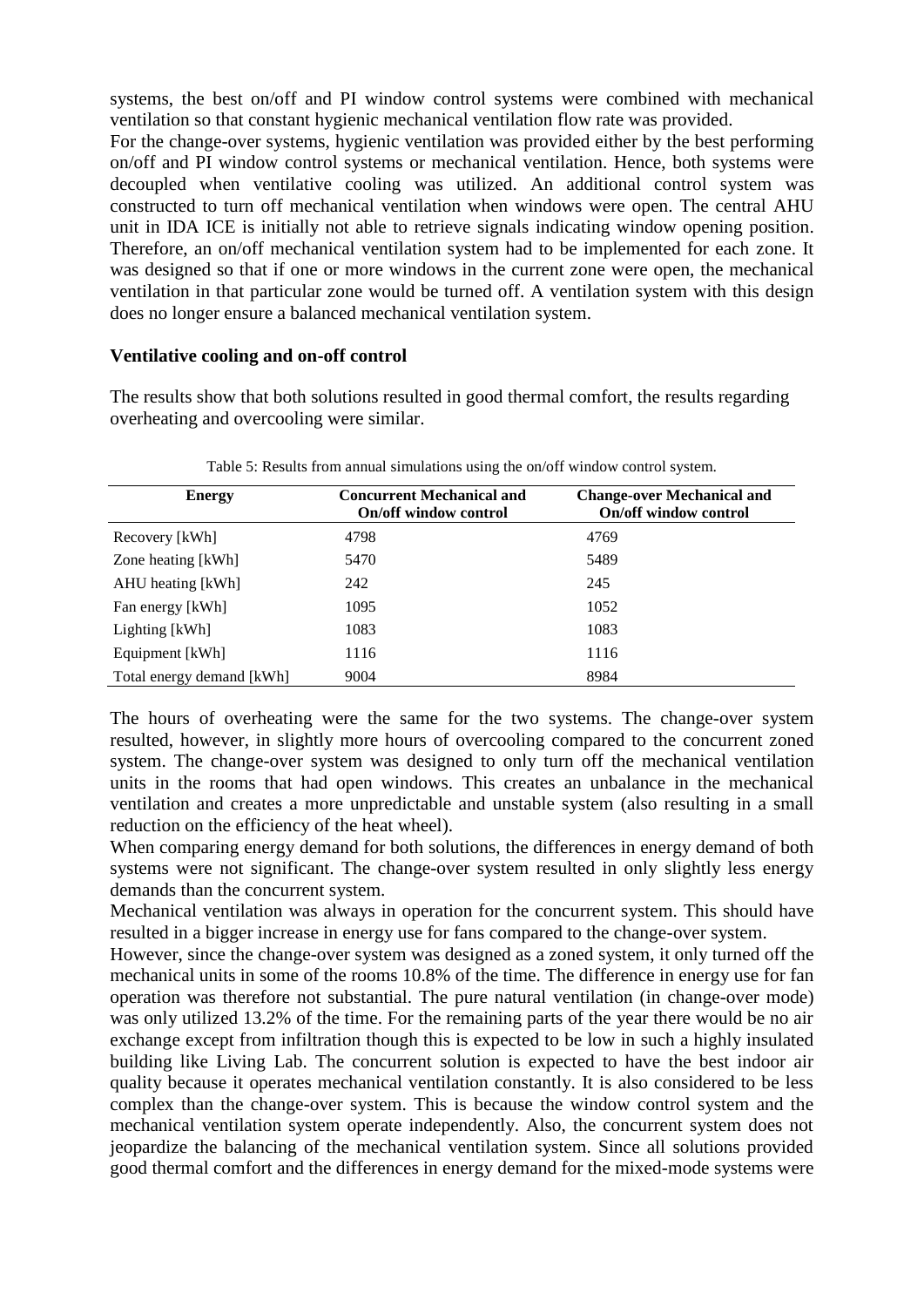not significant, the concurrent system solution was deemed the best ventilative cooling solution utilizing on/off window control.

#### **Ventilative cooling using PI window control**

The results from the whole year simulations of both ventilative cooling solutions utilizing PI window control are presented in [Table 2.](#page-6-0)

The results regarding overheating were similar to those obtained when using on/off window control. There were very few hours of overheating. However, different results regarding overcooled hours were obtained. The results show that the risk of overcooling was significantly increased when utilizing the PI window control system. Since the window control system had a simpler design, applying mechanical ventilation system improved the situation. Use of mechanical ventilation reduced the need for natural ventilation, hence reducing the amount of overcooled hours.

<span id="page-6-0"></span>

| <b>Energy</b>             | <b>Concurrent Mechanical and PI</b><br>window control | <b>Change-over Mechanical and PI</b><br>window control |
|---------------------------|-------------------------------------------------------|--------------------------------------------------------|
| Recovery [kWh]            | 4808.50                                               | 4137.4                                                 |
| Zone heating [kWh]        | 5470.4                                                | 6038.3                                                 |
| AHU heating [kWh]         | 243.0                                                 | 177.9                                                  |
| Fan energy [kWh]          | 1094.9                                                | 943.7                                                  |
| Lighting [kWh]            | 1083.0                                                | 1083.0                                                 |
| Equipment [kWh]           | 1116.0                                                | 1116.0                                                 |
| Total energy demand [kWh] | 9007.0                                                | 9358.9                                                 |

Table 2: Results from whole year simulations using the PI window control system.

The difference in energy demand for both systems was not significant in this case either. However, opposed to the on/off solutions, the change-over system obtained slightly higher energy demand than the concurrent system. In this case, the increase in energy use for the zone heating was bigger than the decrease in energy use for fans. The concurrent system was also deemed the best solution for ventilative cooling utilizing PI window control. Both solutions provided approximately equally thermal comfort and the differences in energy demand between the mixed-mode systems were not significant.

As explained for the on/off solutions, the concurrent system is expected to provide better indoor air quality. It is also less complex than the change-over system.

#### **4 CONCLUSIONS**

The results from the simulations implied that there will be a severe risk of overheating in Living Lab if no active or passive cooling techniques are applied. The results showed nonetheless that ventilative cooling can prevent overheating without significantly increasing the energy demand. Due to the uncertainties related to increased air velocities, it was not possible to eliminate the risk of overcooling caused by ventilative cooling completely.

However, the study showed that the amount of hours with overcooling could be held at an acceptable level. The simulations revealed that nighttime ventilative cooling had no positive effect on the thermal environment in Living Lab. This building has low thermal mass and the control was built so that windows were not open during the day when most internal gains happen.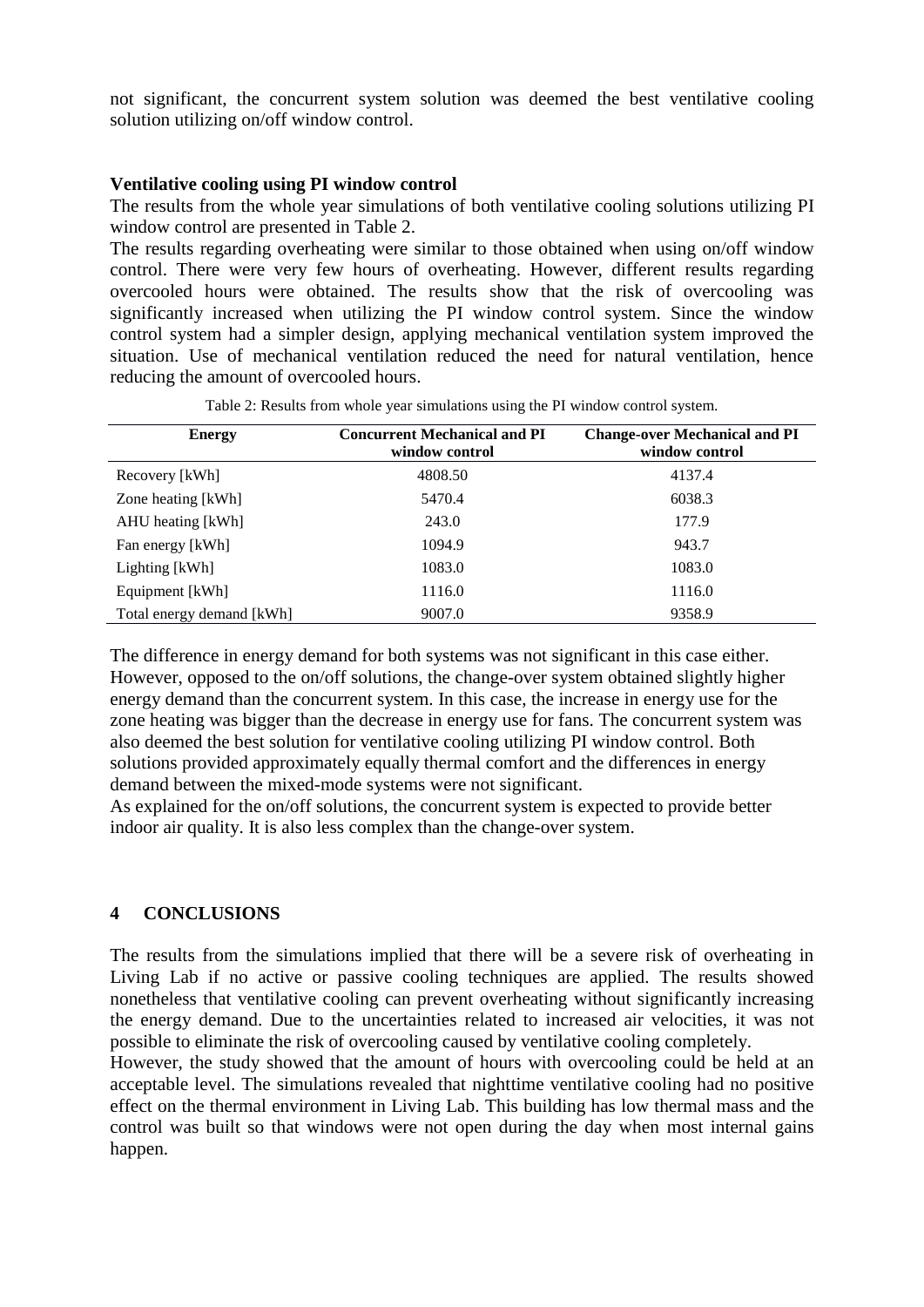The study found that the best way to apply ventilative cooling in Living Lab would be to implement a concurrent mixed-mode system where the window control system is only active during the day. It should be designed to open the south and skylight windows to maximum opening when indoor air temperatures exceed 24°C and close them when indoor air temperatures drops below 22°C. The results revealed that this system would reduce the number of overheated hours recorded when not utilizing ventilative cooling with 99%. The number of overcooled hours would be kept at a moderate level, 48 hours/year. Utilizing this ventilative cooling system resulted in increased energy demand of 52 kWh/year compared to use of only hygienic mechanical ventilation.

In Trondheim (and by extension in cold climates) overheating in low-energy dwellings can be prevented with ventilative cooling. Ventilative cooling can have a significant positive effect on the thermal environment without having a significant negative effect on the use of energy. In some cases, energy consumption can even be reduced when applying ventilative cooling. Overcooling can be an issue when utilizing ventilative cooling in these cold climates. A careful design process is required for ventilative cooling to have the desired effect. The process should be individual for each building and climate. A more complex natural ventilation system requires a more accurate and careful design process. Also, the acceptable indoor temperatures for mechanically ventilated buildings often have to be adjusted for buildings intended to utilize ventilative cooling. An automatic window control system is often necessary for ventilative cooling to achieve the desired thermal environment.

# **5 ACKNOWLEDGEMENTS**

This work has been supported by the Research Council of Norway and several partners through the SINTEF/NTNU "The research centre of Zero Emissions Buildings" (ZEB). Grant number 193830. And the industrial project Ventilative Cooling with ENOVA.

## **6 REFERENCES**

- da Graca, G. C., Chen, Q., Glicksman, L. R., & Norford, L. K. (1999). Simulation of wind driven ventilative cooling in an apartment building in Beijing and Shanghai. *Ishvac 99: 3rd International Symposium on HVAC, Vols 1 and 2*, 648-658.
- Finocchiaro, L., Goia, F., Grynning, S., & Gustavsen, A. (2014). *The zeb living lab: a multipurpose experimental facility*. Paper presented at the IEA EBC Annex 58 Expert Meeting, Ghent.
- Kleiven, T. (2007). Brukerunderskelse i husby amfi. In S. Byggforsk. (Ed.).
- Lück, K. (2012). Energy efficient building services for tempering performance-oriented interior spaces – A literature review. *Journal of Cleaner Production, 1-10*.
- Mlecnik, E., T.Scutze, Jansen, S., de Vries, G., Visscher, H., & van Hal, A. (2012). End-user experiences in nearly zero-energy houses. *Energy and Buildings*.
- Nielsen, L. S. (2011). Heating and cooling challenge in nZEB Experiences from built houses and detailed building simulations calls for a careful and integrated approach when designing heating and cooling systems for nearly zero energy buildings. *REHVA Journal*.
- Oropeza-Perez, I., & Østergaard, P. A. (2014). Potential of natural ventilaton in temperate countries - a case study of Denmark. *Energy and Buildings*.
- Pérez-Lombard, L., Ortiz, J., & Pout, C. (2008). A review on buildings energy consumption information. *Energy and Buildings, 40* 394-398.
- Samuelsson, M. a. L., T. . (2009). *Passive houses from a users perspective.*
- Solutions, C. f. c. a. E. (2011). Building Envelope.
- Sundell, J. (2004). On the history of indoor air quality and health. *Indoor Air, 14, 51 – 58*.